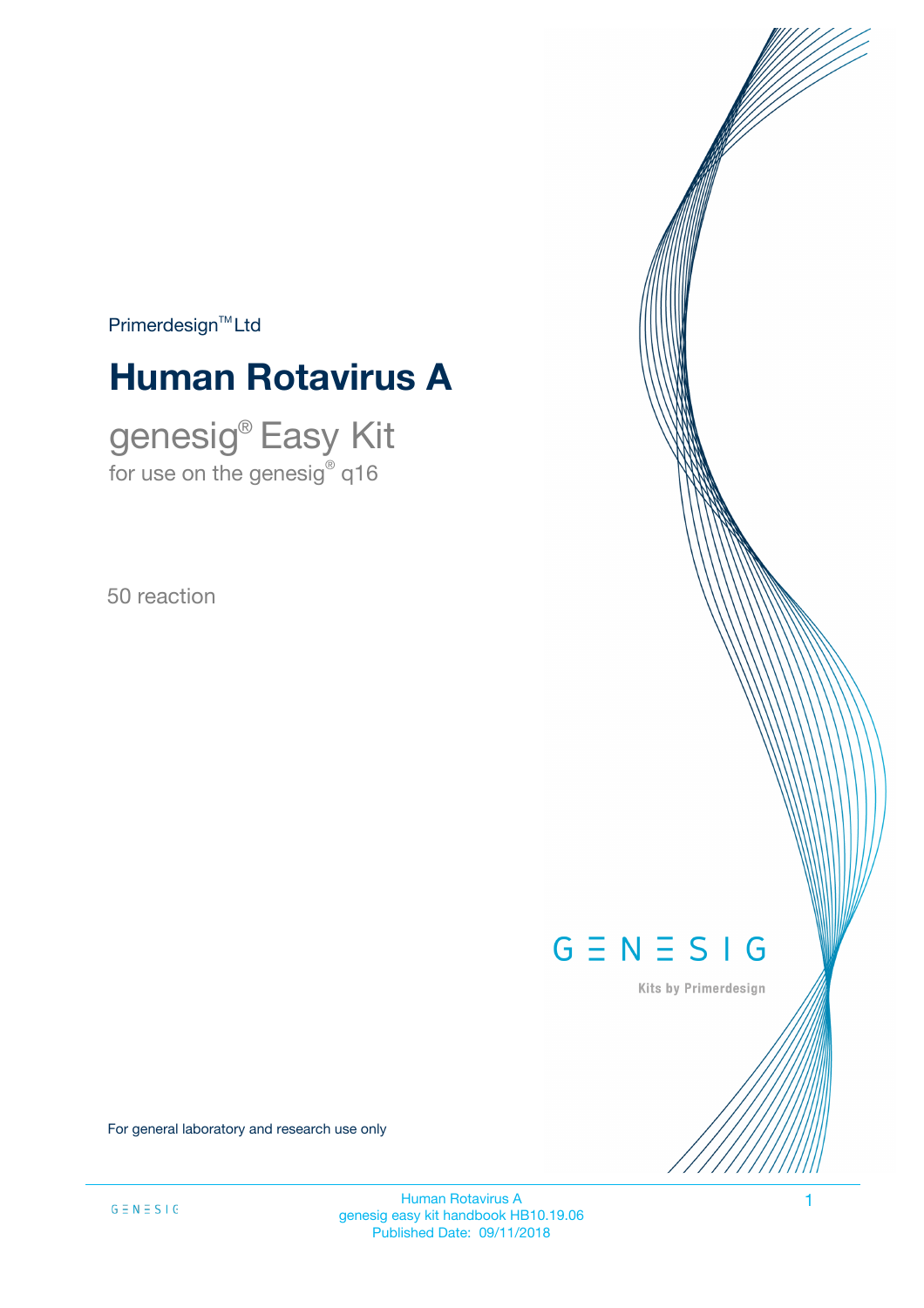# genesig® Easy: at a glance guide

### **For each RNA test**

| Component                          | Volume         | Lab-in-a-box pipette |  |
|------------------------------------|----------------|----------------------|--|
| Human Rotavirus A primer/probe mix | 5 <sub>µ</sub> |                      |  |
| Your RNA sample                    | 5 <sub>µ</sub> |                      |  |
| oasig OneStep Master Mix           | 10 µl          |                      |  |

#### **For each positive control**

| Component                          | Volume         | Lab-in-a-box pipette |  |
|------------------------------------|----------------|----------------------|--|
| Human Rotavirus A primer/probe mix | 5 <sub>µ</sub> |                      |  |
| Positive control template          | 5 <sub>µ</sub> |                      |  |
| oasig OneStep Master Mix           | 10 µl          |                      |  |

#### **For each negative control**

| Component                          | <b>Volume</b>  | Lab-in-a-box pipette |  |
|------------------------------------|----------------|----------------------|--|
| Human Rotavirus A primer/probe mix | 5 <sub>µ</sub> |                      |  |
| Water                              | 5 <sub>µ</sub> |                      |  |
| oasig OneStep Master Mix           | 10 µl          |                      |  |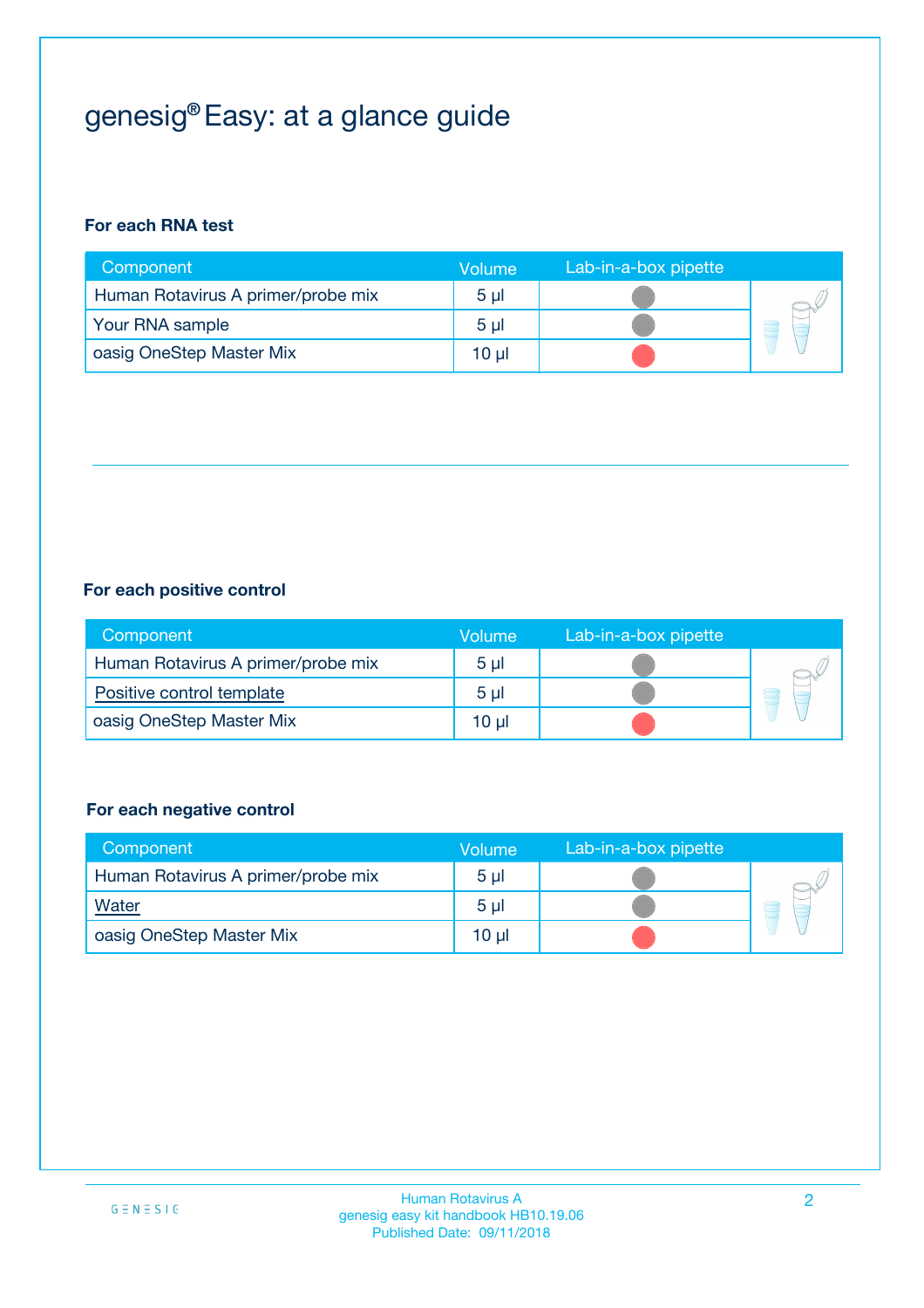## Kit Contents



## Reagents and equipment to be supplied by the user

#### **genesig® q16 instrument**

#### **genesig® Easy Extraction Kit**

This kit is designed to work well with all processes that yield high quality RNA and DNA but the genesig Easy extraction method is recommended for ease of use.

#### **genesig® Lab-In-A-Box**

The genesig Lab-In-A-Box contains all of the pipettes, tips and racks that you will need to use a genesig Easy kit. Alternatively if you already have these components and equipment these can be used instead.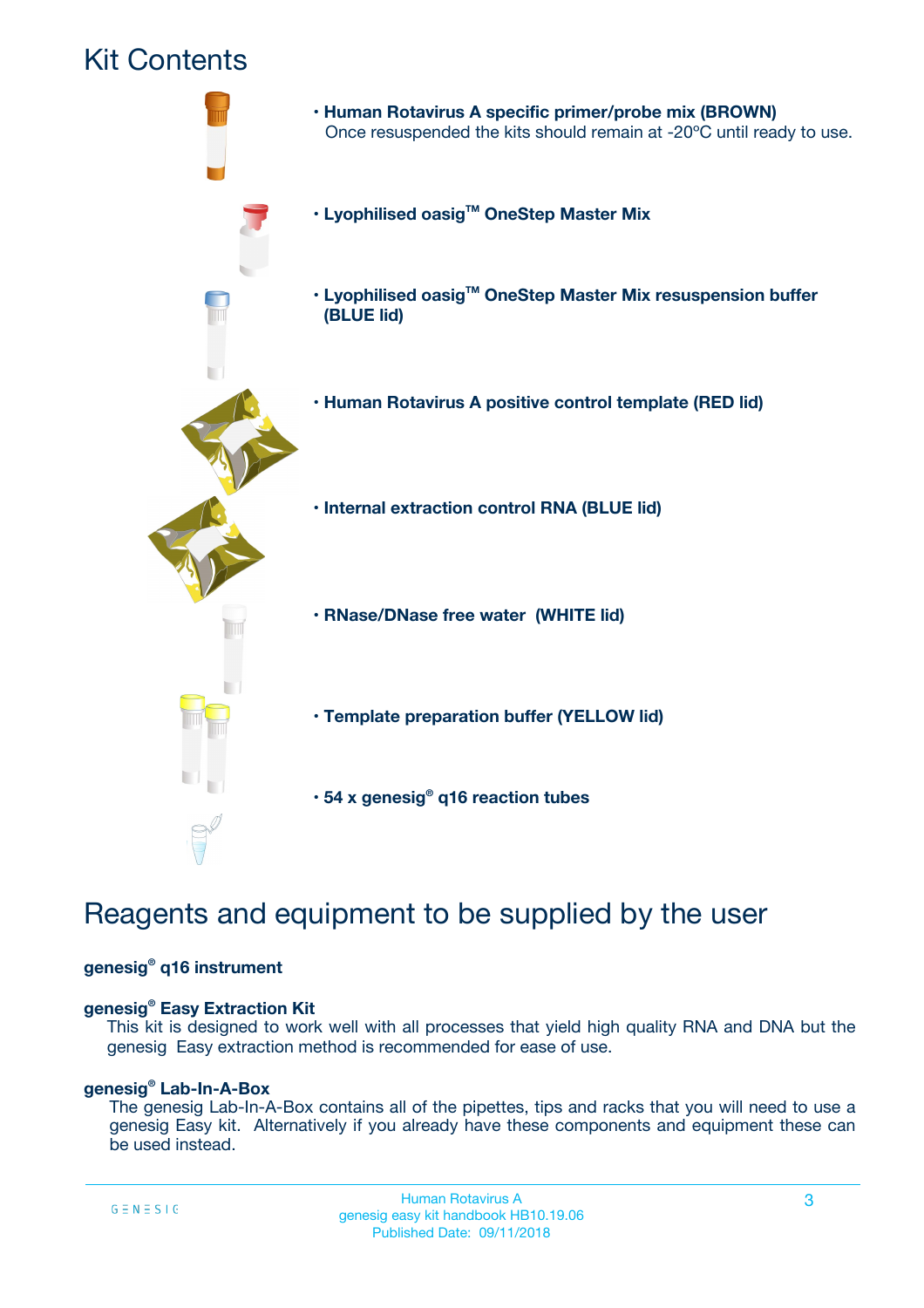## Step-by-step guide

### 1. Resuspend the test components



Use the blue pipette to transfer 500µ**l\*** of the oasig OneStep Master Mix resuspension buffer into the tube of lyophilised oasig OneStep Master Mix and mix well by gently swirling.

**\***Transfering 525µl of the oasig OneStep Master Mix resuspension buffer to your oasig OneStep Master Mix (instead of the 500µl recommended above) will enable you to take full advantage of the 50 reactions by accounting for volume losses during pipetting. In order to do so with the genesig Easy fixed volume pipettes use 1x blue, 2x red and 1x grey pipettes to make the total volume. Please be assured that this will not adversely affect the efficiency of the test.



Then use the blue pipette to transfer 500µl of water into the brown tube labelled Human Rotavirus A primers/probe. Cap and shake tube to mix. A thorough shake is essential to ensure that all components are resuspended. **Failure to mix well can produce poor kit performance.**

These components are now ready to use.

Store them in the freezer from hereon.

#### Top tip

- Ensure that the primer/probe mix is mixed thoroughly before each use by shaking.
- Once resuspended do not expose genesig Easy kit to temperatures above -20°C for longer than 30 minutes at a time.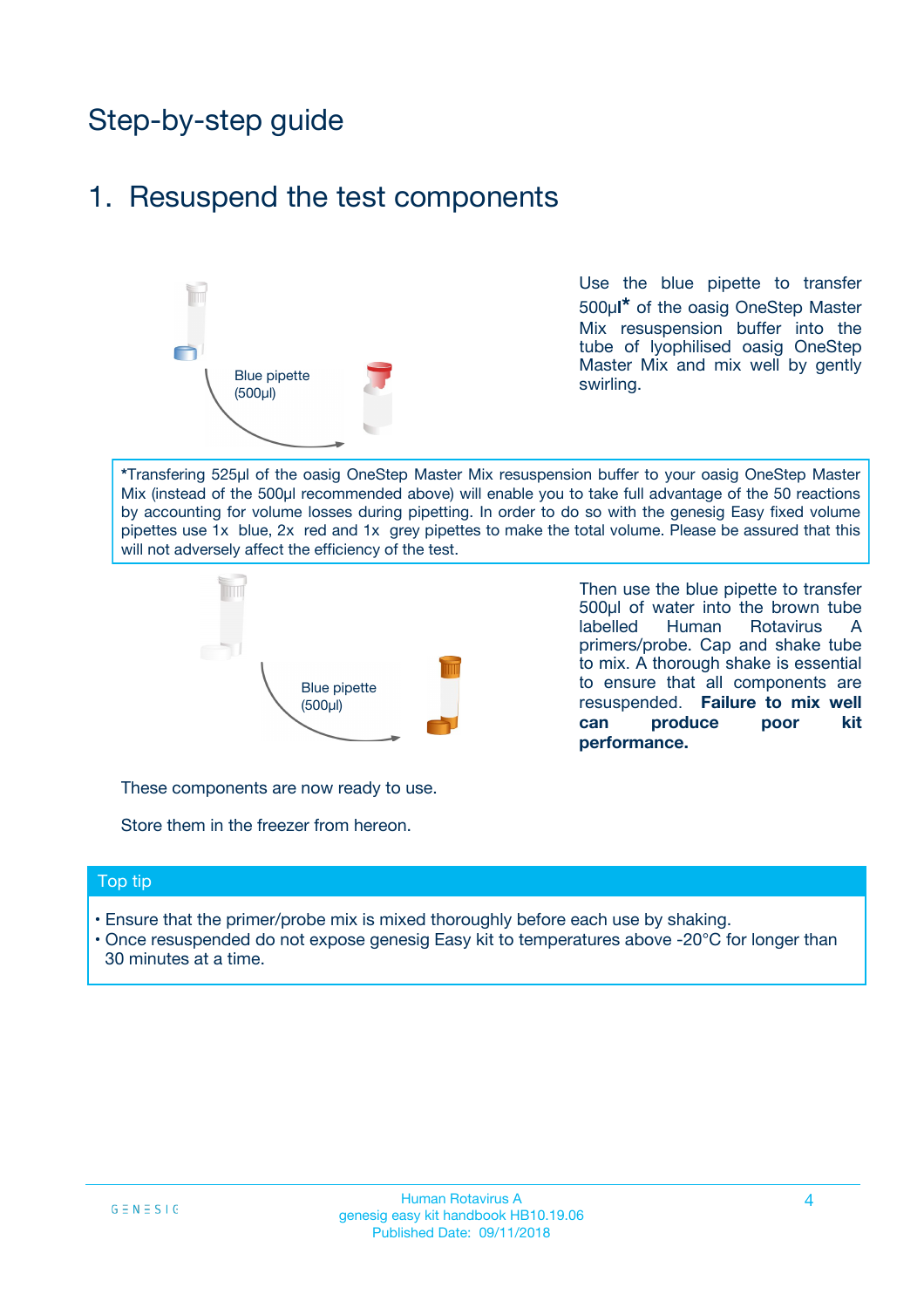## 2. Internal extraction control



Use the blue pipette to transfer 1000µl (2 x 500µl) of template preparation buffer into the Internal Extraction Control RNA tube. Cap and shake tube to mix.

Your kit contains Internal Extraction Control RNA. This is added to your biological sample at the beginning of the RNA extraction process. It is extracted along with the RNA from your target of interest. The q16 will detect the presence of this Internal Extraction Control RNA at the same time as your target. This is the ideal way to show that your RNA extraction process has been successful.

#### **If you are using an alternative extraction kit:**

Use the red pipette to transfer 10µl of Internal Extraction Control RNA to your sample **after** the lysis buffer has been added then follow the rest of the extraction protocol.

#### **If using samples that have already been extracted:**

Use the grey pipette to transfer 5µl of Internal Extraction Control RNA to your extracted sample.

### 3. Add primer/probe mix to all reaction tubes



For every reaction to be run, use the grey pipette to add 5µl of your Human Rotavirus A primers/probe mix to every tube.

#### Top tip

- Always pipette the primer/probe mix directly into the bottom of the tube.
- You can label the tube lids to aid your reaction setup but avoid labelling tube sides.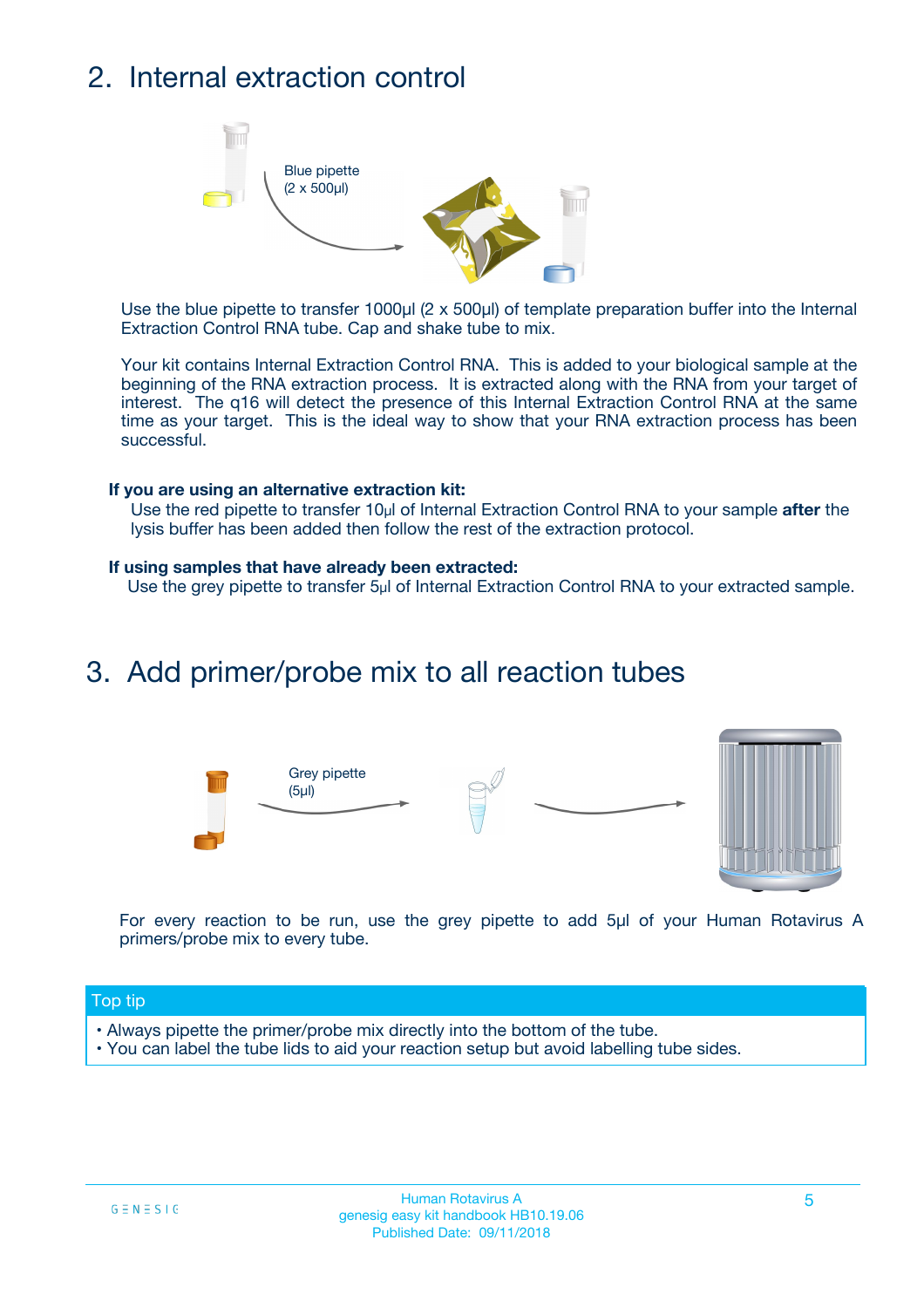# 4. Add Master Mix to all reaction tubes



For every reaction to be run, use the red pipette to add 10µl of the oasig OneStep Master Mix to the tubes containing primer/probe mix.

Move swiftly to begin your q16 run, as any delay after the oasig OneStep Master Mix has been added can effect the sensitivity of your test.

#### Top tip

**•** Always add the oasig OneStep Master Mix to the side of the tube to reduce the introduction of bubbles.

### 5. Negative control



For each test you will require a negative control. Instead of RNA water is used. This sample should typically prove negative thus proving that all of your positive samples really are positive.

To create a negative control reaction simply use the grey pipette to add 5µl of the water to the required reaction tubes. Close these tubes after adding the water.

Because some genesig kit targets are common in the environment you may occasionally see a "late" signal in the negative control. The q16 software will take this into account accordingly.

#### Top tip

**•** Always add the water to the side of the tube to reduce the introduction of bubbles.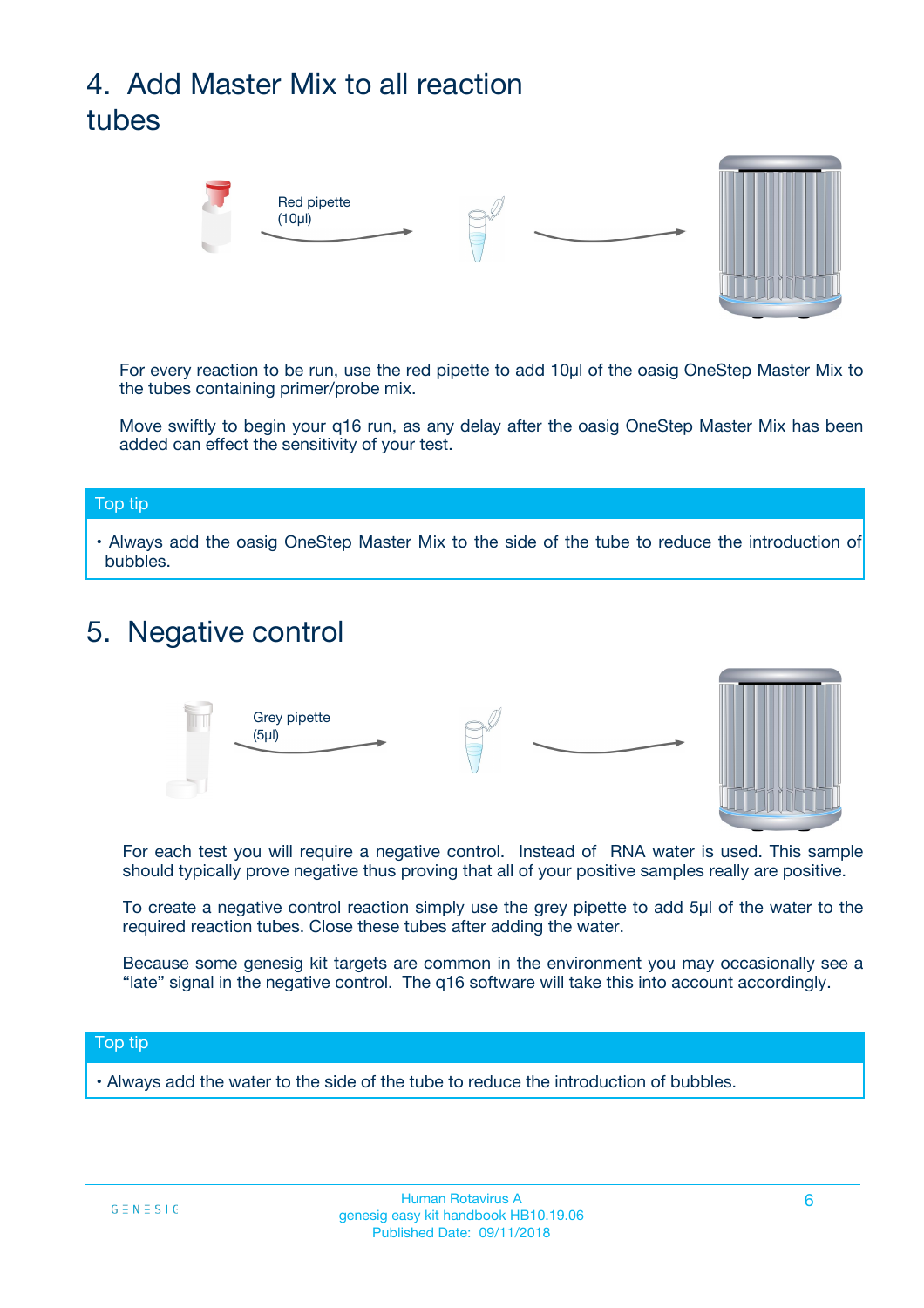## 6. Set up a test





For each sample you wish to analyse, use the grey pipette to add 5µl of your RNA sample to the required reaction tubes. Close these tubes after adding the sample. Always change pipette tips between samples.

#### Top tip

**•** Always add the RNA sample to the side of the tube to reduce the introduction of bubbles.

## 7. Positive control



Use the blue pipette to transfer 500µl of template preparation buffer into the positive control template tube. Cap and shake tube to mix.

Each time you run a test you will require a positive control. This is a small portion of RNA from your target of interest. It serves two purposes:

1. It will always test positive so it shows that everything is working as it should be.

2. The q16 software knows how much RNA is present in the positive control. So it can automatically compare your sample of interest with the positive control to calculate the amount of target RNA in your sample.

To create a positive control reaction simply use 5µl of the positive control instead of your RNA sample.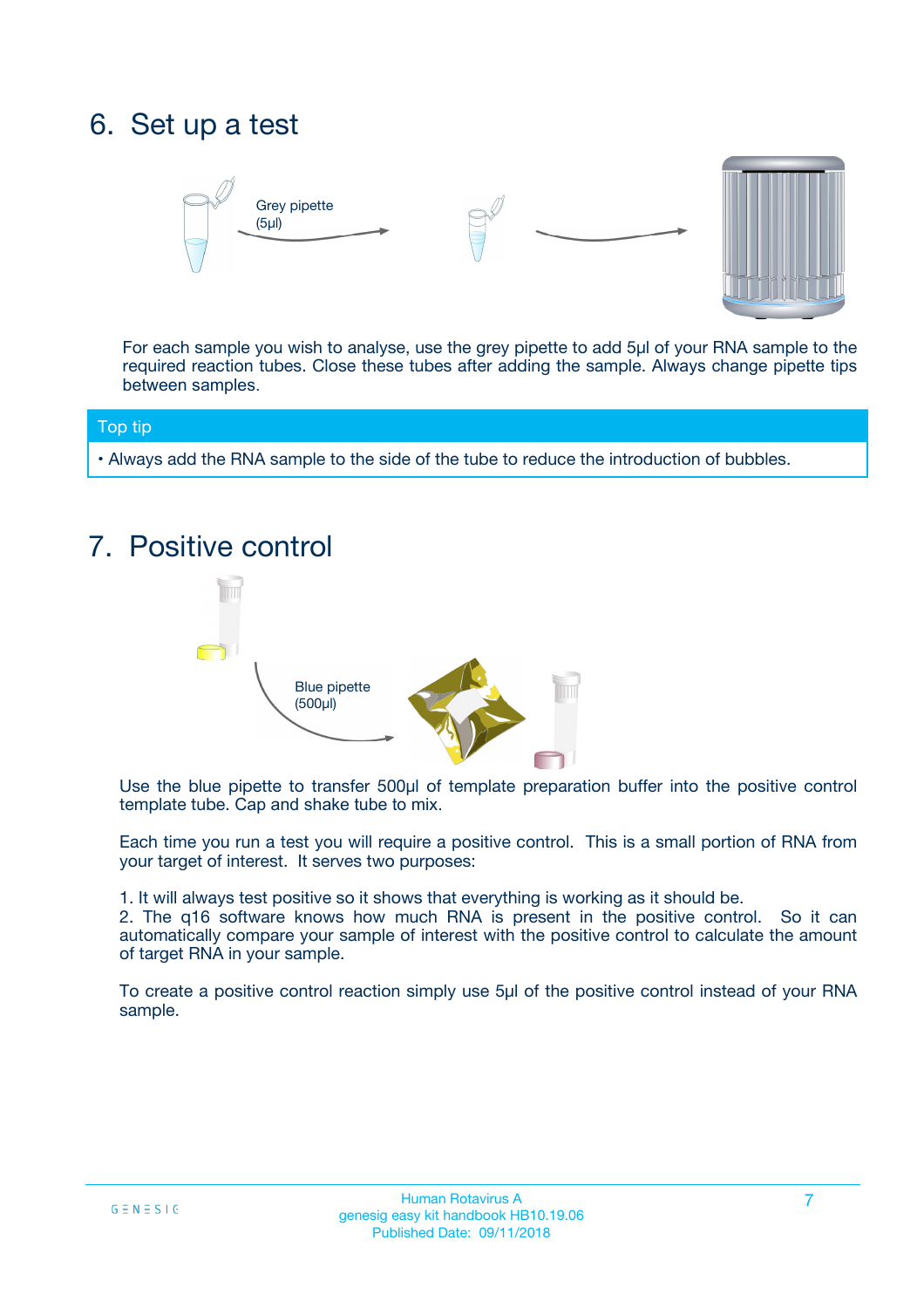



Take great care when setting up your positive control. The positive control template has the potential to give you a false positive signal in your other samples. Set positive controls up last after all other sample tubes are closed. Always change pipette tips between samples. You may even choose to set up positive controls in a separate room.

#### Top tip

**•** Always add the positive control template to the side of the tube to reduce the introduction of bubbles.

## 8. Running the test

Place the tubes into the correct positions in your q16 as defined by the software, this may include positioning of empty tubes to ensure that the q16 lid is balanced. The run can then be started.

|                                                | Unsaved (New Experiment 2<br><b>Open Experiments:</b><br>$\overline{\phantom{a}}$ | <b>E</b> Open<br>Save<br>$\Box$ New | Save As          | <b>C</b> Close<br>Configuration | $G \equiv N \equiv S \mid G$ |
|------------------------------------------------|-----------------------------------------------------------------------------------|-------------------------------------|------------------|---------------------------------|------------------------------|
| <b>Stages:</b>                                 | Setup<br><b>Results</b>                                                           |                                     |                  |                                 |                              |
| <b>Notes</b>                                   |                                                                                   | <b>Samples</b>                      |                  | <b>Tests</b>                    |                              |
|                                                | <b>Name and Details</b>                                                           | Color<br>Name                       | Note             | Color<br>Name                   | Note                         |
|                                                | New Experiment 2017-10-26 11:06                                                   | Sample 1                            | 4                | Test 1                          | 4                            |
|                                                | Kit type: genesig® Easy Target Detection kit                                      | Sample 2                            |                  |                                 |                              |
|                                                | Instrument Id.:                                                                   | Sample 3                            | $\equiv$         |                                 | $\equiv$                     |
|                                                | <b>Run Completion Time:</b>                                                       | Sample 4                            |                  |                                 |                              |
| <b>Notes</b>                                   | $\blacktriangle$                                                                  | Sample 5                            | ♦                |                                 | 傦                            |
|                                                |                                                                                   |                                     |                  |                                 |                              |
|                                                | $\overline{\mathbf{v}}$                                                           |                                     | ÷                |                                 |                              |
| <b>Well Contents</b>                           |                                                                                   |                                     |                  | Run                             | ⊕                            |
|                                                | Test                                                                              | Sample                              |                  | <b>Run Status</b>               |                              |
|                                                | Test 1                                                                            | Negative Control                    | $\blacktriangle$ |                                 |                              |
| Pos.<br>$\blacktriangleleft$<br>$\overline{2}$ | Test 1                                                                            | Positive Control                    |                  |                                 |                              |
| 3                                              | Test 1                                                                            | Sample 1                            |                  |                                 |                              |
|                                                | Test 1                                                                            | Sample 2                            |                  | Show full log                   |                              |
| $\overline{4}$<br>5                            | Test 1                                                                            | Sample 3                            |                  | <b>Run Control</b>              |                              |
|                                                | Test 1                                                                            | Sample 4                            |                  |                                 |                              |
| 6<br>$\overline{7}$                            | Test 1                                                                            | Sample 5                            |                  |                                 |                              |

#### Top tip

- Before loading tubes into the q16, check for bubbles! Flick the bottom of the tubes to remove any bubbles that may have formed during the test setup.
- Apply centrifugal force with a sharp wrist action to ensure all solution is at the bottom of the reaction tube.
- When repeating a test you can use a previous file as a template by clicking 'open' then selecting File name > Files of Type > Experiment file as template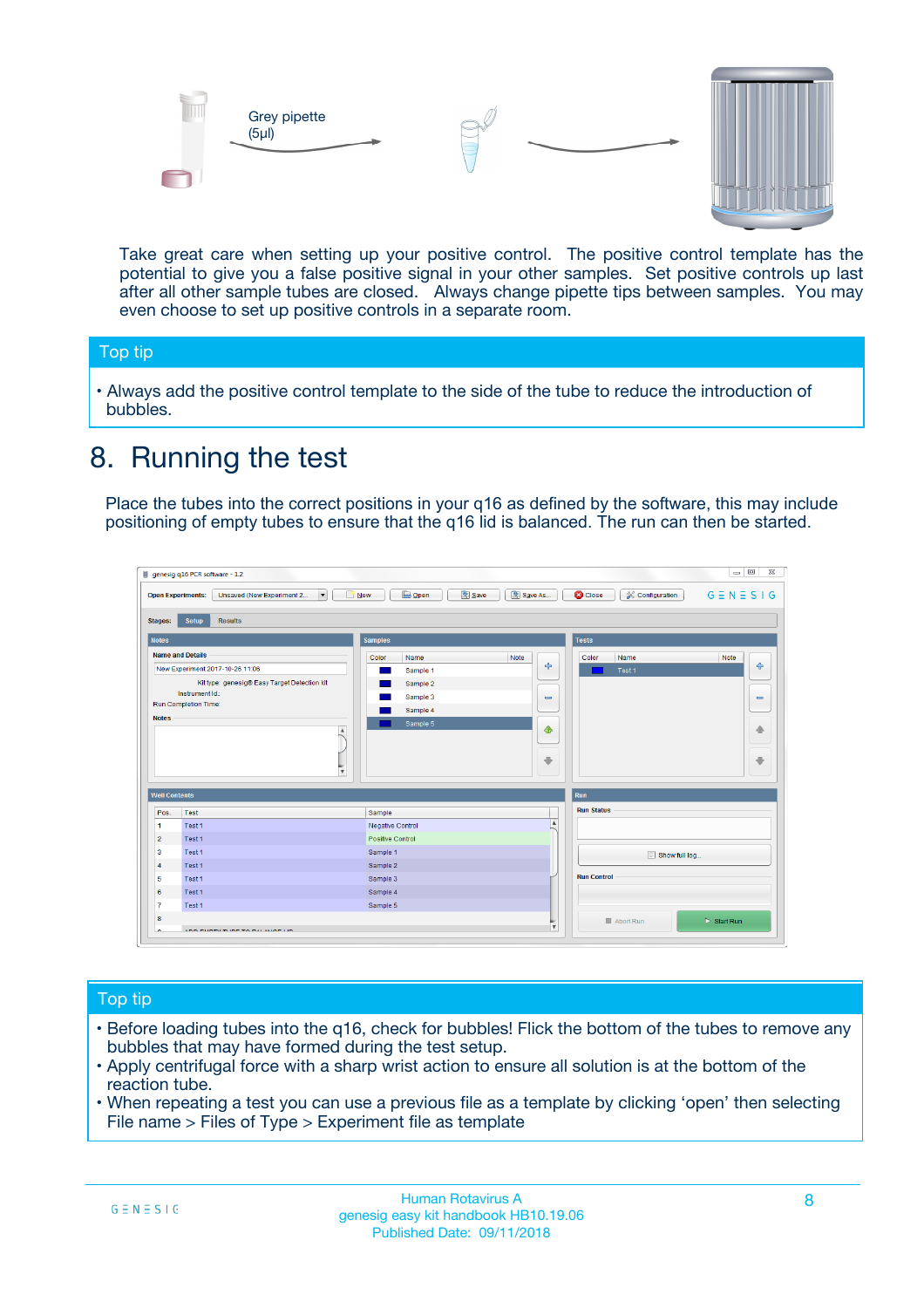### What do my results mean?

Analysis of your data is carried out automatically by the genesig q16. The following information is designed to help you fully understand a result or to troubleshoot:

### "Positive"

#### **Explanation**

Your sample has produced a positive result. Your target of interest is present and you can use the reported quantity.

### "Negative"

#### **Explanation**

Your sample has produced a negative result. The target is not present in your sample.

### "Test contaminated"

#### **Explanation**

The Negative Control should be completely free of any DNA/RNA. If you see this error message it means that at some point during the setup, the Negative Control has been contaminated with DNA/RNA and has given a positive signal. This contamination has invalidated the test. The Positive Control and your test samples are both possible sources of contaminating DNA/RNA. The genesig q16 reaction tubes from previous runs will also contain very high amounts of DNA so it is important that these are carefully disposed of after the run is completed and NEVER OPENED. It may be the case that your kits have become contaminated which will lead to the same problem occurring repeatedly.

#### **Solutions**

1. Clean your working area using a commercial DNA remover solution to ensure the area is DNA free at the start of your run and re-run the test.

2. If the problem persists then the kit has become contaminated and it will have to be discarded and replaced with a new kit. When you open the new kit, run a simple test to show that changing the kit has solved the problem. Prepare a test which includes only the Positive Control, the Negative Control and one 'mock sample'. For the 'mock sample' add water instead of any sample RNA. The result for the Negative Control and the mock sample should be negative indicating that contamination is no longer present.

#### **Preventive action**

An ideal lab set-up has a 'Clean area' where the test reagents are prepared and a 'sample area' where DNA/RNA samples and the Positive Control template are handled. The best workflow involves setting up all the test components (excluding the positive control template) in the clean area and then moving the tests to the sample area for sample and Positive Control addition. If this method is followed then the kit components are always kept away from possible sources of contamination. For extra security the Negative Control can be completely prepared and sealed in the clean area. All work areas should be decontaminated regularly with DNA remover.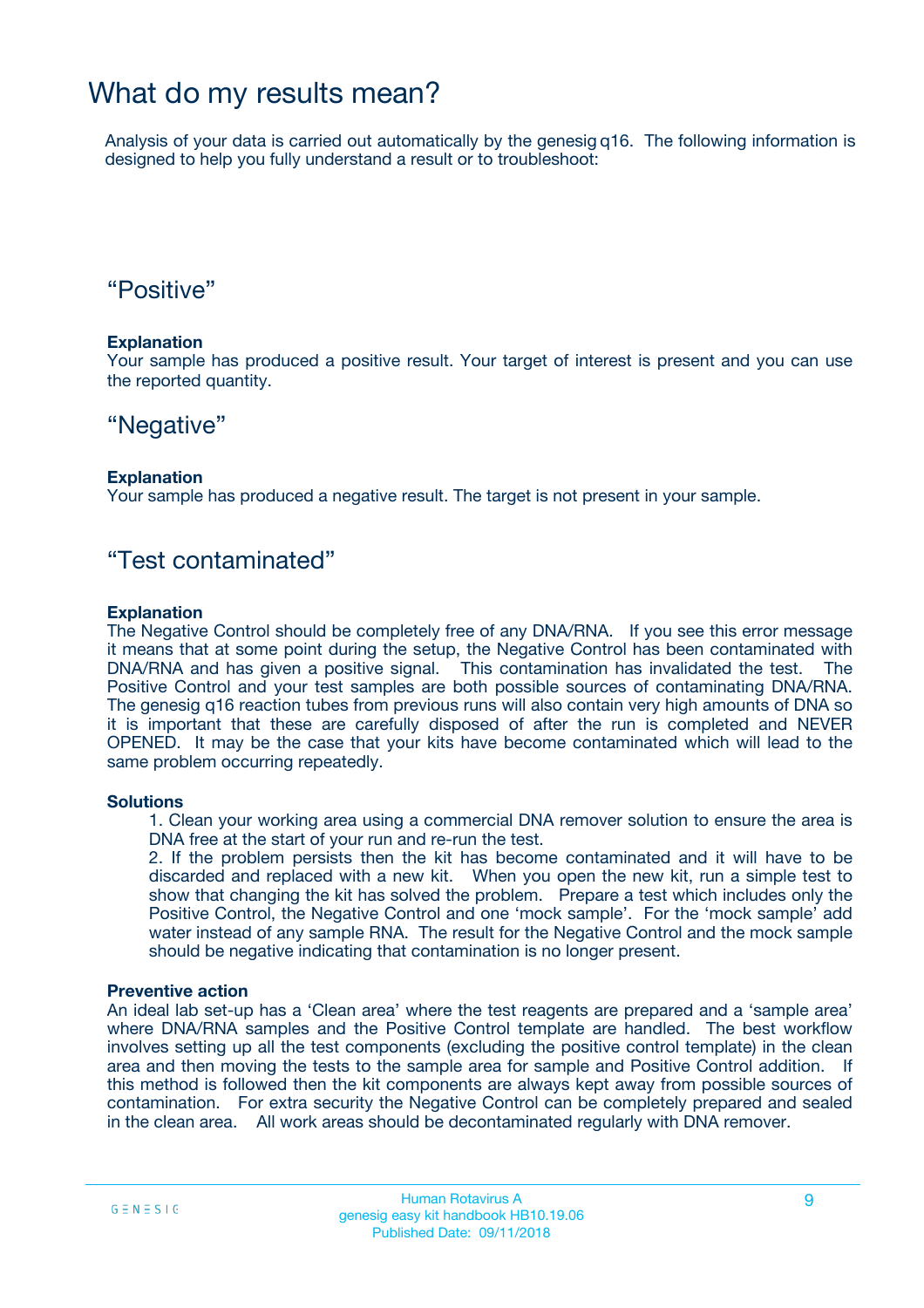### "Sample preparation failed"

#### **Explanation**

The test has failed because the quality of the sample was not high enough. The Internal Extraction Control component identifies whether the sample has been prepared correctly and is of suitable quality. This error message means that this quality control test has failed and the sample quality is not high enough for analysis.

#### **Solutions**

1. Check the sample preparation protocol for any user errors then repeat.

2. Poor quality samples can result from overloading the sample preparation protocol with too much starting material. Try reducing the amount of starting material then repeat.

3. Failing to add the Internal Extraction Control RNA to your sample during the sample preparation protocol can also lead to a reported result of "sample preparation failed". Ensure that this step has not been overlooked or forgotten. If your samples are derived from an archive store or from a process separate from your genesig Easy extraction kit; you must add 5µl of Internal Extraction Control RNA into each 0.5ml of your sample to make it suitable for use on the q16.

### "Positive result, poor quality sample"

#### **Explanation**

The test is positive so if you are only interested in obtaining a 'present or absent' answer for your sample then your result is reliable. However, the test contains an Internal Extraction Control component that identifies if the sample is of high quality. This quality control test has failed and the sample is not therefore of high enough quality to accurately calculate the exact copy number of RNA present. If you require quantitative information for your sample then proceed with the solutions below.

#### **Solutions**

1. For appropriate solutions, read the "Sample preparation failed" section of this handbook.

### "Test failed"

#### **Explanation**

The test has failed because the Positive Control has not worked. The Positive Control is present to show that all aspects of the test are working correctly together. When this control test fails, the test as a whole is invalidated. This finding indicates that a problem has occurred in the reaction set-up part of the experiment and has nothing to do with sample preparation.

#### **Solutions**

- 1. Check the entire workflow and test set-up to look for any user errors, then repeat the test e.g. have the right colour pipettes and solutions been used with the correct tubes?
- 2. Ensure the positive and negative controls are inserted into the correct wells of your q16.

3. A component of the test may have 'gone off' due to handing errors, incorrect storage or exceeding the shelf life. When you open a new kit, run a simple test to show that changing the kit has solved the problem. Prepare a test which includes only the Positive Control, the Negative Control and one 'mock sample'. For the 'mock sample' add internal control template instead of any sample RNA. If the Positive Control works, the mock sample will now be called as a negative result.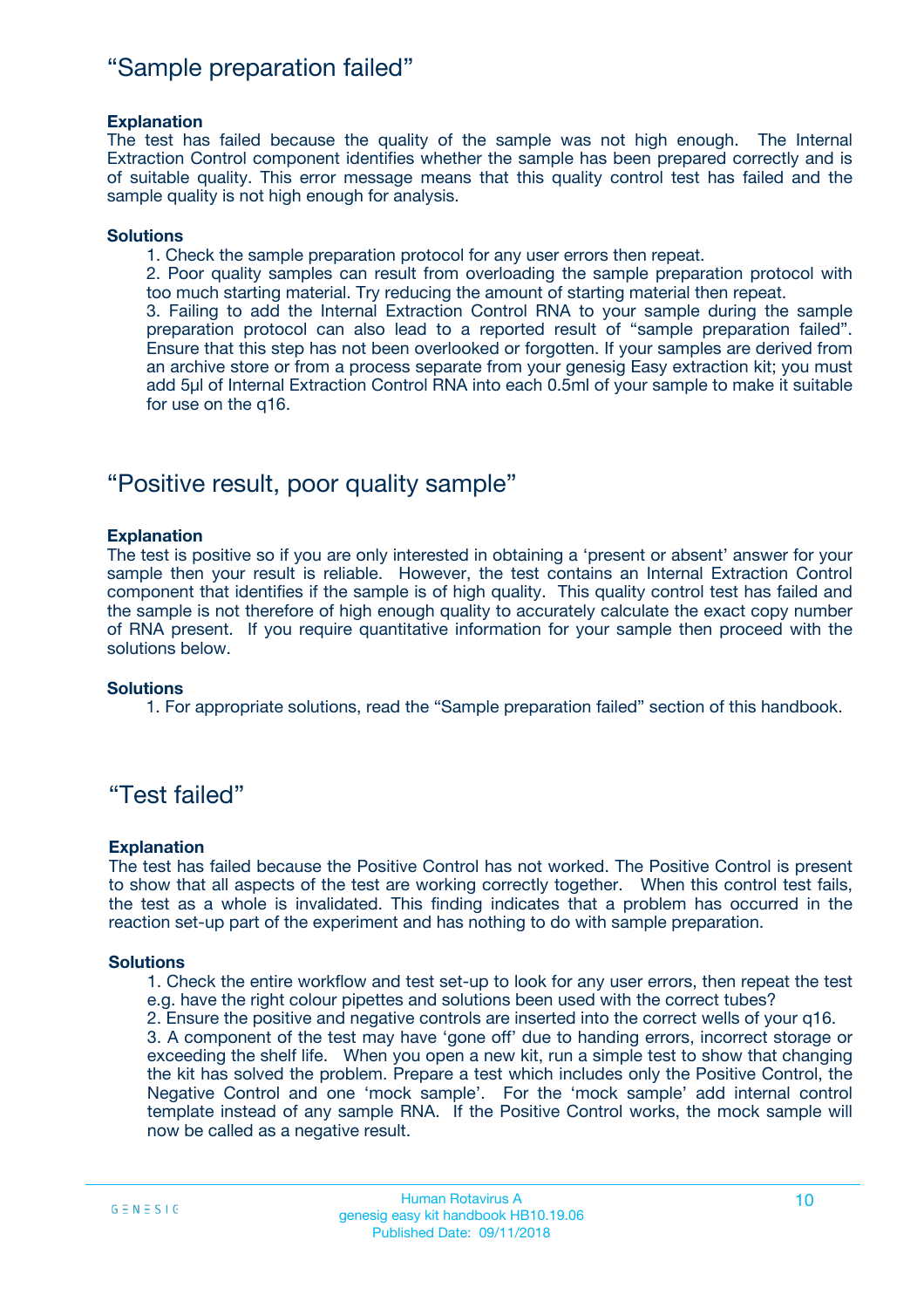### "Test failed and is contaminated"

#### **Explanation**

The Positive Control is indicating test failure, and the Negative Control is indicating test contamination. Please read the "Test Failed" and "Test contamination" sections of this technical support handbook for a further explanation.

#### **Solution**

1. For appropriate solutions, read both the "Test failed" and "Test contaminated" sections of this handbook.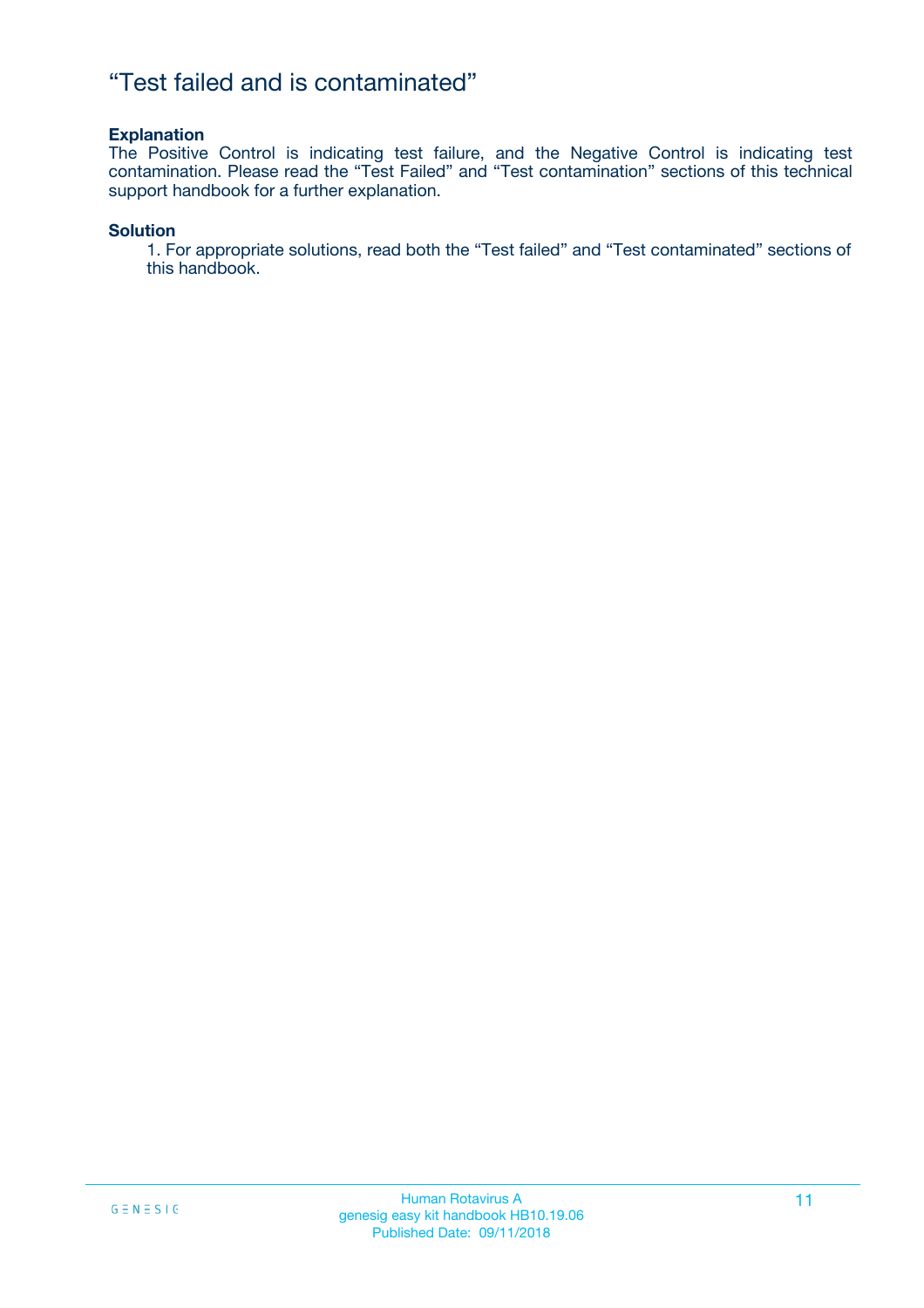# Human Rotavirus A

Rotavirus is a genus of double-stranded RNA based viruses of the Reoviridae family. Species within this genus have been named A to G, all cause severe diarrhoea although species A-C are the most common in humans. The linear RNA genome of this species contains 11 segments between 528 and 3267 nucleotides in length. The three layer capsid containing this genome has icosahedral symmetry and is around 80nm in diameter and has channels which extend inward to the core.

The main route of transmission is the faecal-oral route due to contamination of food and water. The virus targets the enterocytes of the intestinal villi, enters the host cell by receptor-mediated endocytosis and replicates in the cytoplasm. After replication and construction of the new viral progeny the cell is lysed resulting in viral release as well as release of intestinal fluid which results in diarrhoea containing viral particles.

After an incubation period of around 2 days, symptoms of Rotavirus infection present with vomiting, fever and diarrhoea that can last over a week. After infection antibodies to the virus can be found in an individual, subsequent infections can occur throughout life but are mainly asymptomatic. Infection is therefore most severe in young children although newborns are thought to have acquired immunity from trans-placental transfer of antibodies. Treatment is usually directed at alleviation of symptoms and mainly involves rehydration.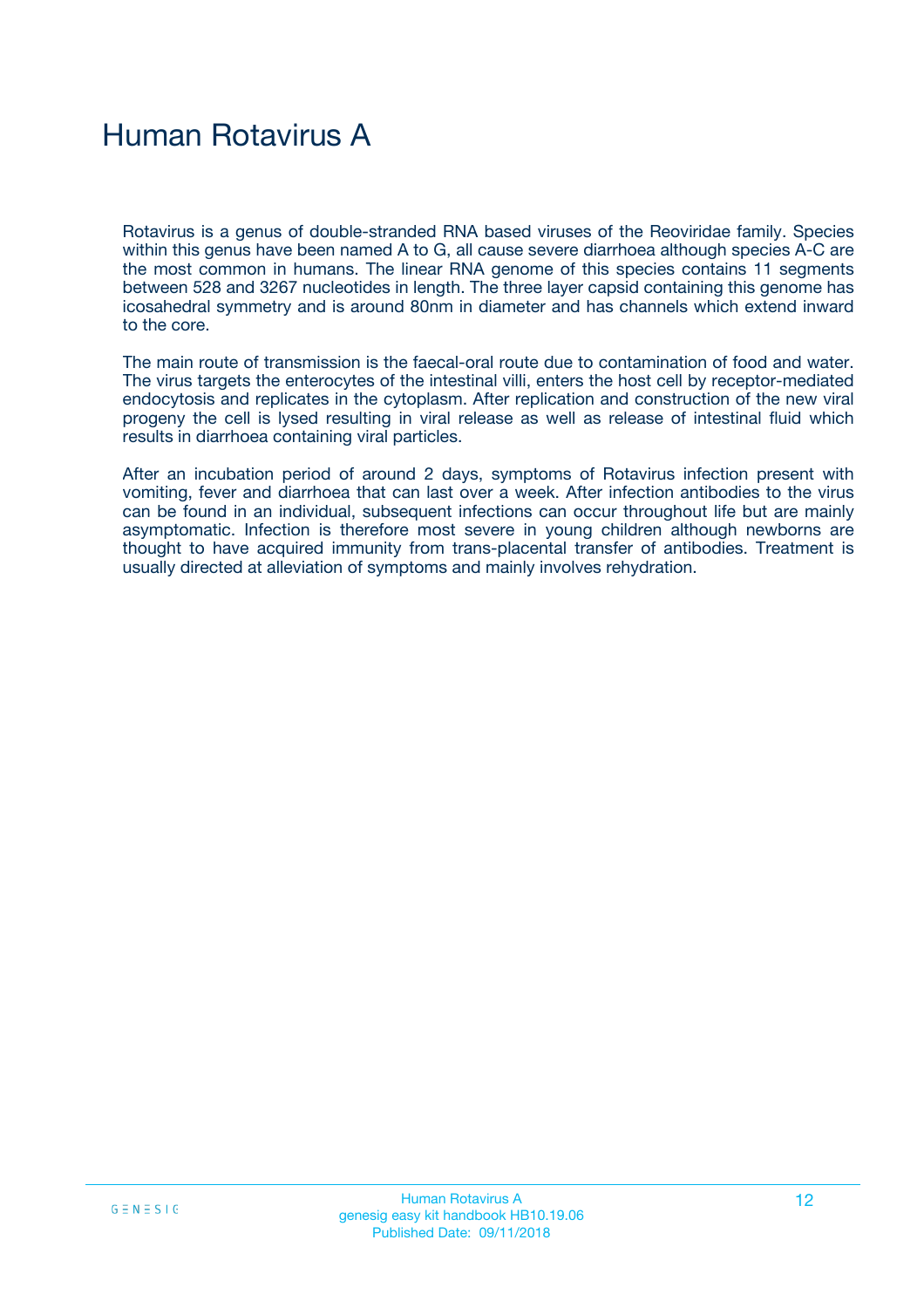## **Specificity**

The Primerdesign genesig Kit for Human Rotavirus A (Human Rotavirus A) genomes is designed for the in vitro quantification of Human Rotavirus A genomes. The kit is designed to have a broad detection profile. Specifically, the primers represent 100% homology with over 95% of the NCBI database reference sequences available at the time of design.

The dynamics of genetic variation means that new sequence information may become available after the initial design. Primerdesign periodically reviews the detection profiles of our kits and when required releases new versions.

Due to very high sequence homology between the viruses, the primers and probe in this kit will also detect rotavirus A isolates from a range of non human hosts.

If you require further information, or have a specific question about the detection profile of this kit then please send an e.mail to enquiry@primerdesign.co.uk and our bioinformatics team will answer your question.